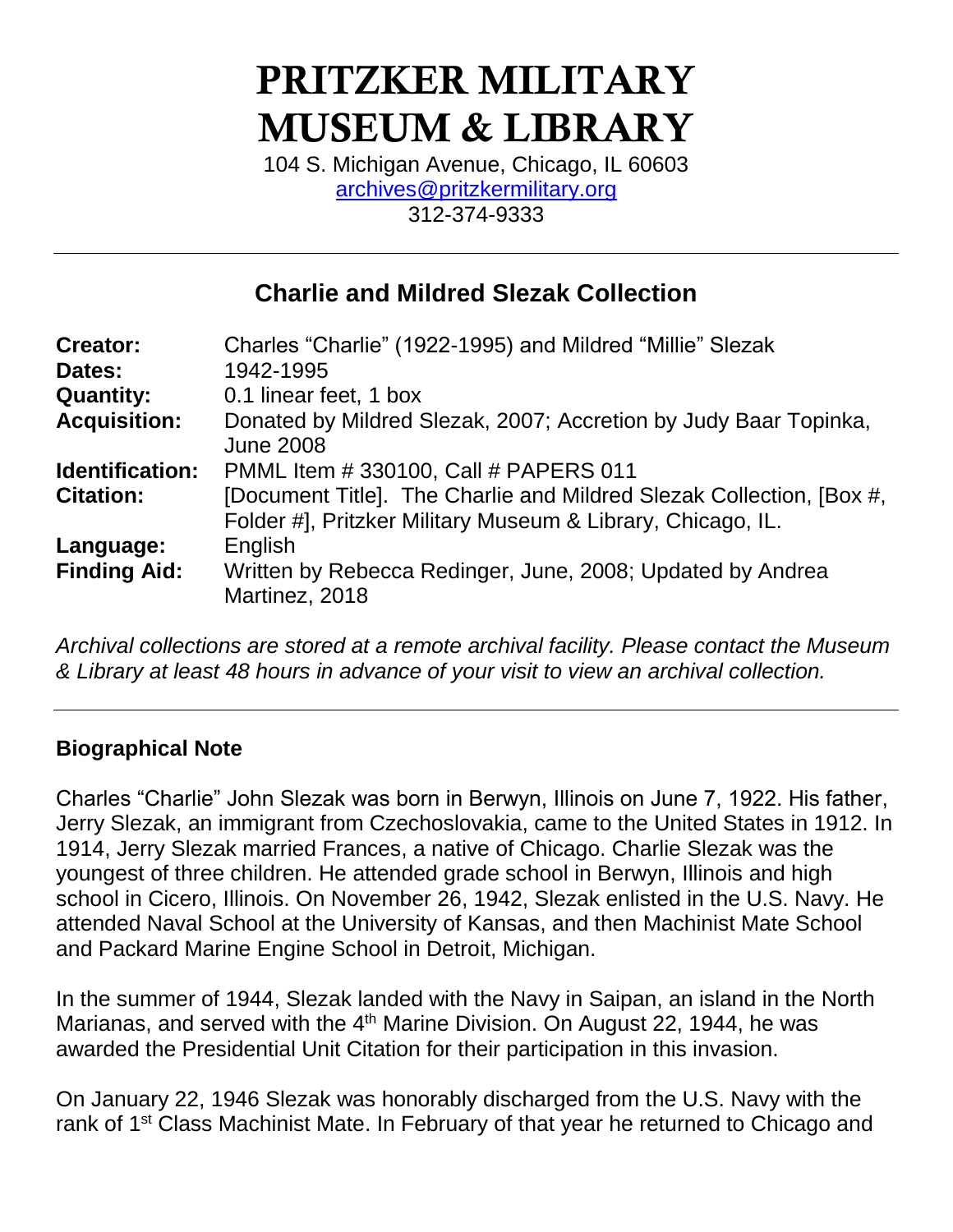began working for the Continental Can Company where he had served as an apprentice before the war.

Slezak married his childhood friend, Mildred Hurt on June 8, 1946. From 1946 until 1959 he worked in various positions with the Continental Can Company. In 1959 he purchased the Manor True Value Hardware store in Cicero. He and his wife continued to operate the store until 1979, successfully doubling and tripling the size of the business in 20 years. In addition to being a profitable business, the hardware store initiated a career of community and political involvement for both Slezak and his wife.

Beginning in the mid-1970's Slezak served as the Berwyn Township Republican Committeeman. He served as the Campaign Chairman for Citizens to Elect Judy Baar Topinka State Representative,  $7<sup>th</sup>$  District in 1979 and again as her aide in 1981. His wife Mildred was a longtime employee and friend of State Treasurer Judy Baar Topinka.

Slezak was reappointed as Berwyn Township Republican Committeeman in 1981, and also worked with the Illinois Secretary of State in 1983.

In addition to his political involvement, Slezak chaired many community associations and committees in and around Berwyn. In 1978 he returned to Saipan to visit the island where he served during most of the war. Each year he organized reunions for his navy buddies in various locations across the country.

Charles Slezak died on September 20, 1995 in Berwyn, IL.

# **Scope and Content of the Collection**

The collection contains documents and photographs gathered by Charles Slezak while he served in Saipan with the U.S. Navy, as well as material collected during a return trip to the island in the 1970s. The collection spans over sixty years, however the bulk of the collection concerns the years between 1942 and 1946.

The collection includes a note from Mildred "Millie" Slezak (2007), which accompanied the donation of these items. In this same folder is a copy of the program from Slezak's Memorial service in 1995.

The collection contains two sets of blank-and-white photographs taken by Slezak during his time in Saipan. One depicts the war damages inflicted on the island of Saipan, and the other set are scenes from the U.S. Naval base on the island. The collection also includes a set of blank postcards from Hawaii and Saipan, as well as a copy of the *Saipan Post Dispatch* (8/6/1944).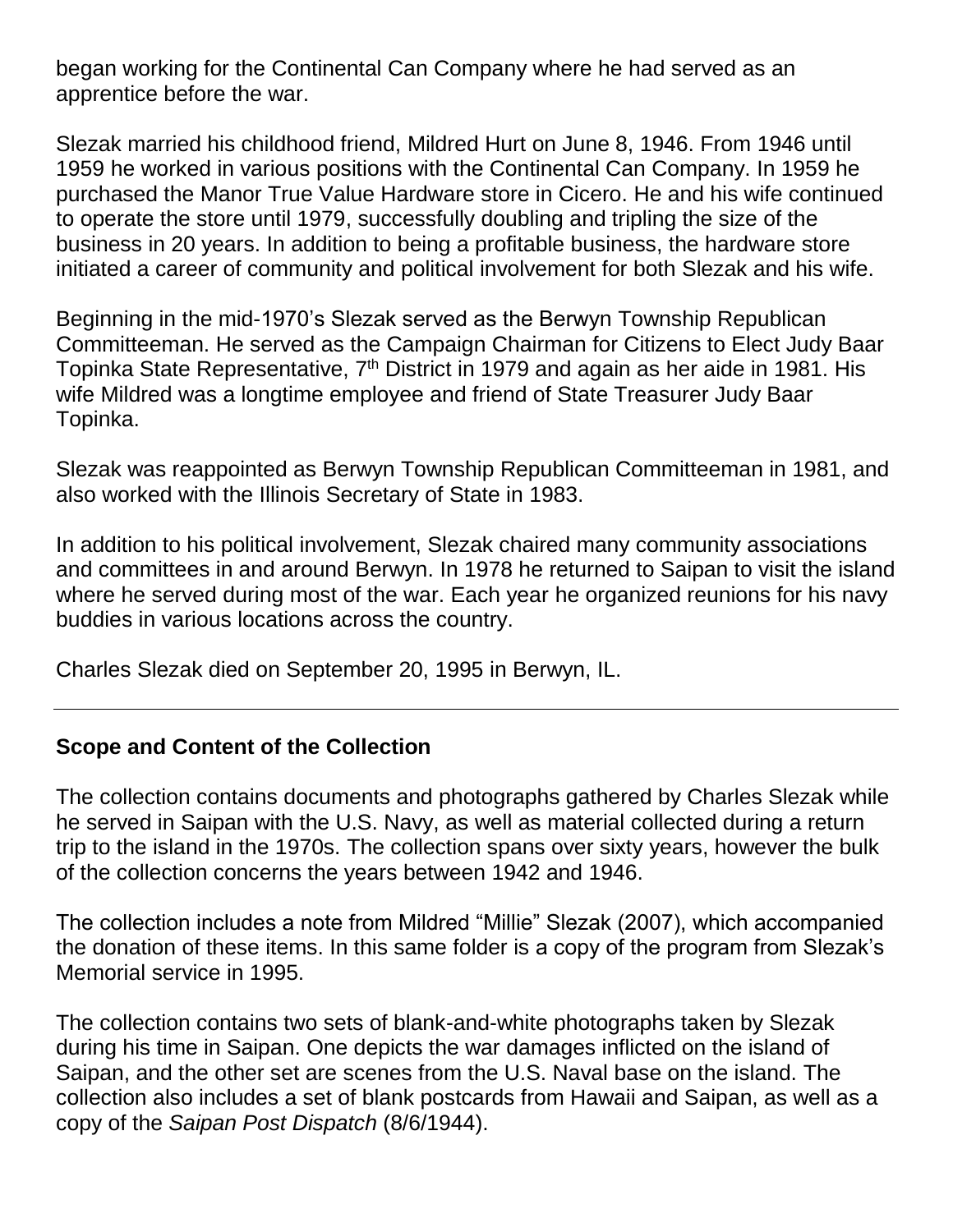Additionally, there is a folder of newspaper clippings from the *Chicago Tribune, Chicago Daily Times* and *New York Times*. Each article concerns the U.S. Military's involvement in Saipan.

The remainder of the collection is from Slezak's return visit to the island of Saipan in 1978. Included are copies of two Saipan newspapers, *The Free Press* (12/31/1977) and the *Marianas Variety* (1/10/1978). Also included is a ceremony program from the Inauguration of the first governor of the North Mariana Islands and one-page biographies of the event speakers.

Two folders were received by accretion in 2008. The first contains correspondence concerning Slezak's return trip to Saipan. Of note is a letter to President Jimmy Carter. The next folder includes various ephemera and informational items about the island. Separate from the collection is a book entitled *Saipan: Then and Now* by Glenn McClure. This is located on the main floor of the library.

Also located separately are a collection of D-Day news articles from the *Chicago Daily News, Chicago Tribune*, and the *Chicago Sun*. These can be found in the flat files.

#### **Arrangement**

The collection arrived with no discernable arrangement and was rearranged in a more efficient working order by PMML staff. The collection is contained within one archival box.

#### **Rights**

Several items in this collection are copyrighted by the original creators. Users assume responsibility for following copyright laws as established by US Code Title 17.

#### **Separations**

Located in the flat files are a collection of D-Day news articles from the *Chicago Daily News, Chicago Tribune*, and the *Chicago Sun*.

*Saipan: then and now* (1975) by McClure, Glenn E D767.99 .S3 .M32 1975 (Main floor of library)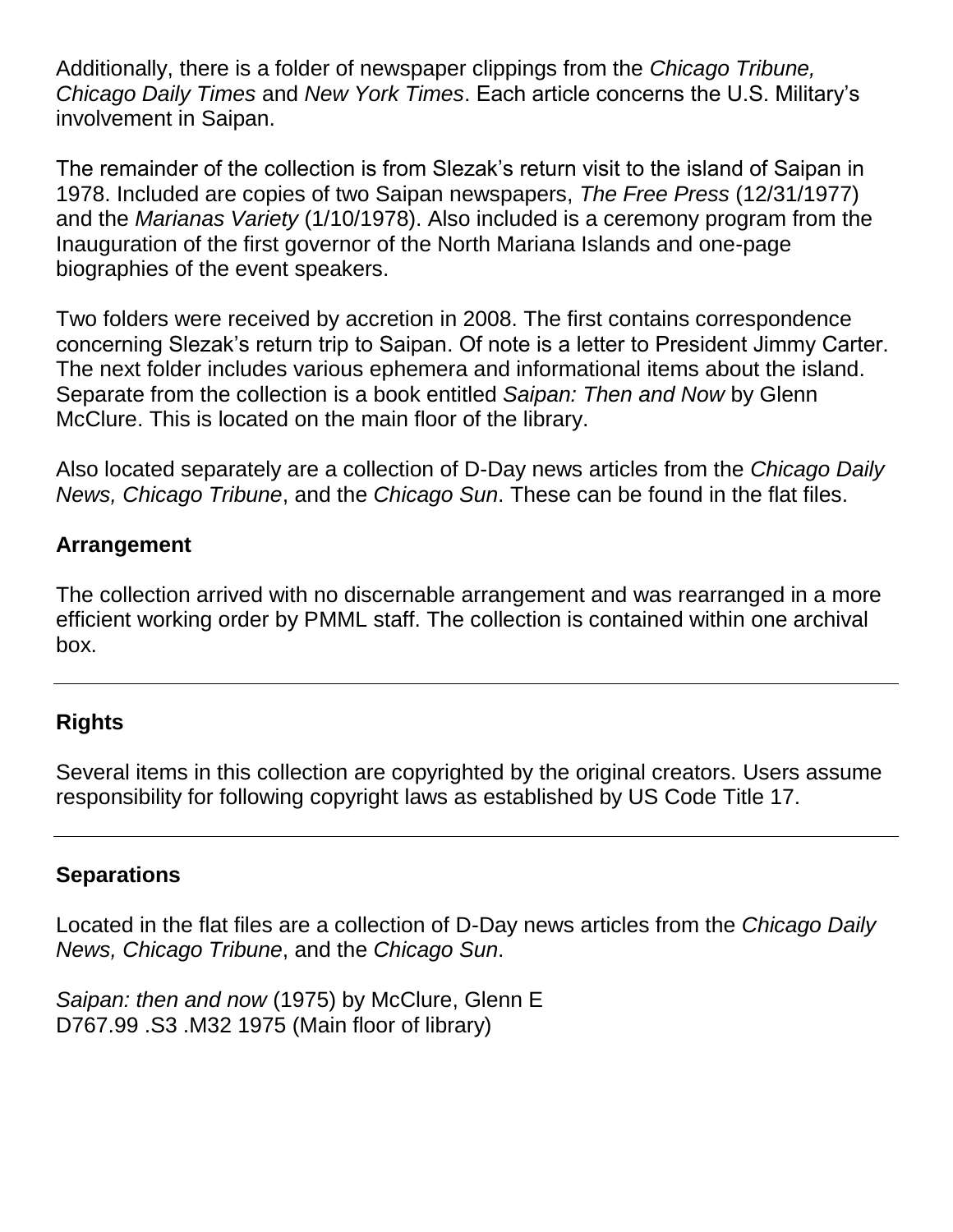# **Key Subjects**

This collection is indexed under the following headings in the Library's online catalog. Researchers interested in materials about related topics, persons, or places should search the catalog using these subject headings.

### **Names**

Slezak, Charles J. (Charlie) Slezak, Mildred (Millie) Camacho, Carlos S. Ada, Francisco C. Pangelinan, Edward DLG High Commissioner Adrian P. Winkel Director Ruth G. Van Cleave—Office of Territorial Affairs Senator Charles H. Percy President Jimmy Carter Adjutant General Julian Dickenson—Veterans of Foreign Wars Adjutant General William F. Hauck—American Legion

# **Subjects**

World War, 1939-1945 -- United States World War, 1939-1945 -- Campaigns -- Pacific Ocean World War, 1939-1945 -- Campaigns -- Northern Mariana Islands –Saipan United States-- Marine Corps -- History--World War, 1939-1945 Saipan-- Battle of, Northern Mariana Islands-- 1944

# **Detailed Description of the Collection**

| <b>Folder One</b>   | <b>Memorial</b><br>Note from Millie Slezak-2007<br>Memorial programs for Charles Slezak-1995                                                                                                              |
|---------------------|-----------------------------------------------------------------------------------------------------------------------------------------------------------------------------------------------------------|
| <b>Folder Two</b>   | <b>Photographs</b><br>Wallet-size photographs—1944—depicts war damage (8)<br>3"x 4.5" photographs -1944-45—naval base in Saipan (9)                                                                       |
| <b>Folder Three</b> | <b>Newspapers and Postcards</b><br>Postcards—blank—c.1960s-1980s—Hawaii and Saipan (9)<br>Saipan Post Dispatch (photocopy)—8/6/1944—Saipan historical<br>introduction<br>The Free Press-Saipan-12/31/1977 |